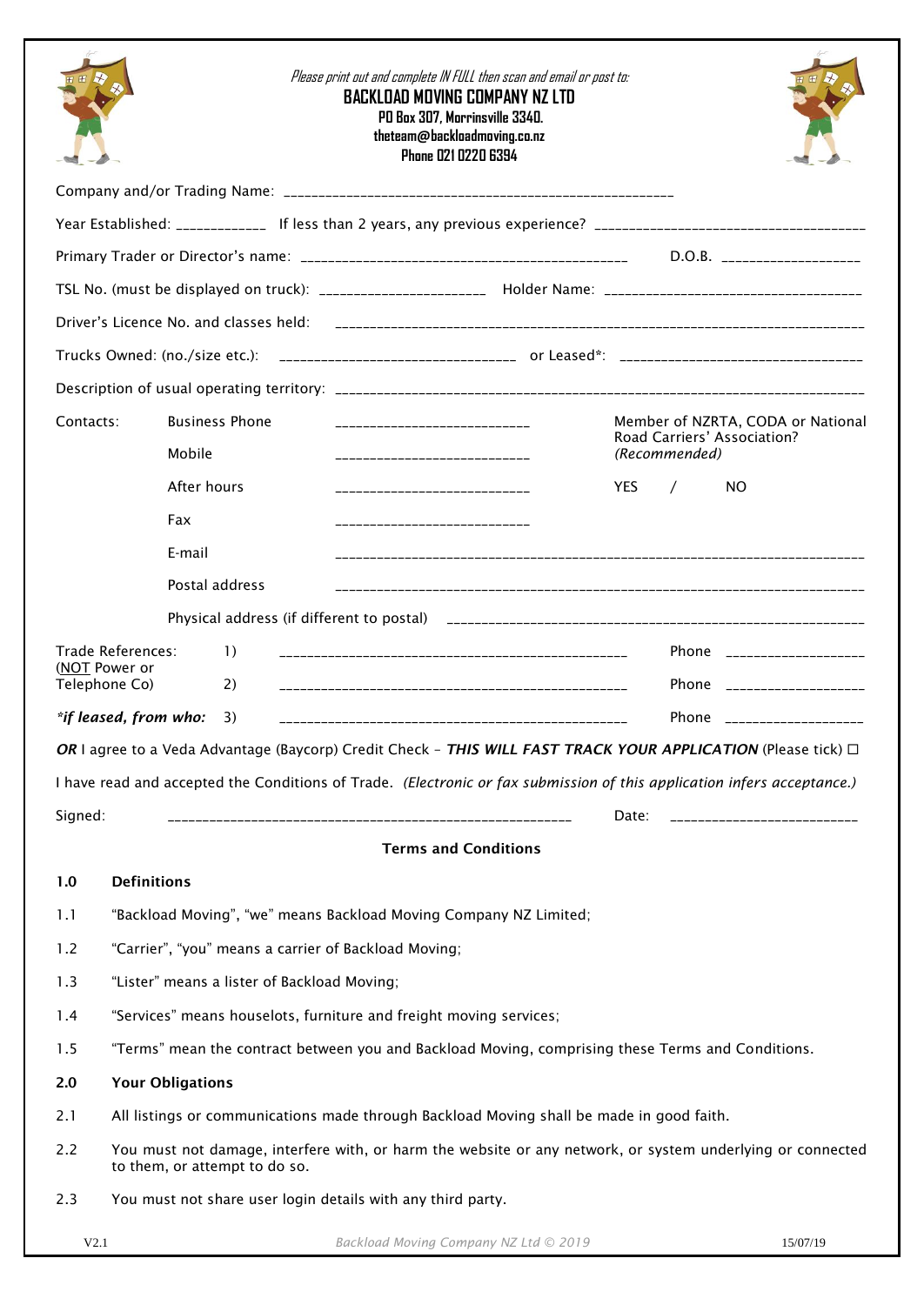- 2.4 You are responsible for any actions taken through your use of the Services.
- 2.5 Carriers must be located in New Zealand and hold a current transport service licence.
- 2.6 You will only provide price quotes that are, to the best of your knowledge, accurate, complete and include all relevant information about the Services.
- 2.7 You will provide an efficient and courteous service to listers.
- 2.8 You warrant that you are a properly qualified and competent carrier, experienced in providing services similar in nature to the Services.
- 2.9 You will not sub-contract any or all of the Services under these Terms.
- 2.10 You will at all times maintain appropriate insurances relating to the provision of Services.

## 3.0 Acceptance of Terms and Conditions

3.1 The Terms are the terms on which Backload Moving offers you access to the Services and the Website. By registering as a carrier of Backload Moving you accept these Terms.

## 4.0 Services

- 4.1 Backload Moving provides a venue to introduce listers who want to buy Services. Backload Moving does not take any part in the sale of Services other than by providing our website as a venue for listers.
- 4.2 If a carrier's quote is accepted by a lister, a contract of sale will be formed between the lister and the carrier directly. Backload Moving does not act as agent for either party and does not participate in any transaction between you and other members.
- 4.3 Transactions and all other contact between you and listers are conducted entirely at your own risk. You agree that Backload Moving takes no responsibility or liability for any misconduct of carriers including, without limitation, carriers that have registered under false pretences or who attempt to defraud listers. Backload Moving gives no undertakings, representations, or warranties in relation to the standard of carriers or the quality of any Services provided by any carrier.

## 5.0 Payment

- (a) Carriers shall pay Backload Moving a commission (inclusive of GST) equal to the posted rate on customer listings which is no more than 15% of the GST inclusive cartage, labour, and any packing fee, but exclusive of any storage or insurance fee, due from customers introduced by Backload Moving Company to carriers, where the carrier enters into a cartage contract as a result of the introduction.
- (b) The commission to Backload Moving is payable seven days after performance of the contract with the customer, irrespective of payment by the customer to the Carrier.
- (c) Should payment not be made by the due date, Backload Moving reserves the right to charge interest on overdue amounts at the rate of interest Backload Moving Company NZ Ltd would normally be charged in respect of monies lent out on overdraft facility to them by its trading bank plus 2% per annum. Any expenses, costs or disbursements incurred by Backload Moving in recovering any outstanding amounts including debt collection, agency fees and legal costs as between solicitor and client shall be paid for by the Carrier.

# 6.0 Liability

- 6.1 You expressly understand and agree that:
	- (a) To the maximum extent permitted by law, Backload Moving disclaims and excludes all implied conditions or warranties, including, but not limited to, any warranties of merchantability, fitness for a particular purpose, and non-infringement; and
	- (b) Backload Moving disclaims and excludes liability for any guarantees that a carrier's Services will be carried out with reasonable care and skill, fitness for a particular purpose, time of completion or price for the provision of Services.
- 6.2 Backload Moving will use reasonable endeavours to provide an up-to-date and current list of loads at all times, but Backload Moving does not guarantee that all listed loads will be available to a carrier.